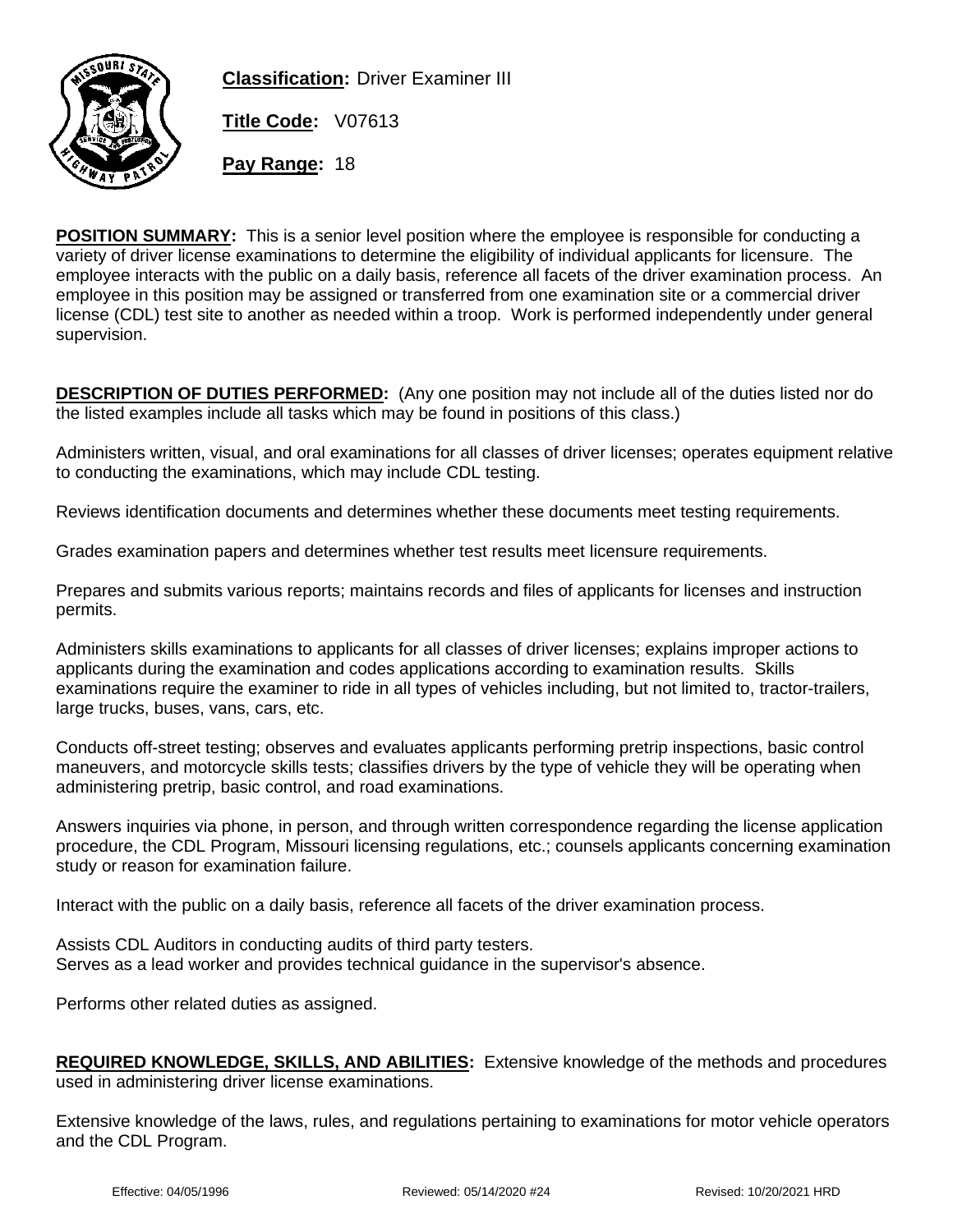## **Classification:** Driver Examiner III **Classification:** Page 2

Ability to maintain the highest level of integrity in testing license and permit applicants.

Ability to operate vision testing equipment.

Ability to operate computer testing equipment.

Ability to lift and carry at least 50 pounds (testing equipment and materials).

Ability to maintain various records and files.

Ability to work indoors or outdoors in inclement weather for extended periods of time.

Ability to verbally answer inquiries and explain testing procedures to applicants applying for licensure.Ability to work independently with general supervision.

Ability to set up testing site and operate testing equipment.

Ability to enter and exit vehicles including large trucks and buses to conduct CDL or other license examinations.

Ability to provide own transportation to and from various testing sites during normally scheduled working hours.

Ability to operate a motor vehicle in accordance with Missouri State Highway Patrol policy and State of Missouri statutes, to include any Patrol assigned vehicle with the responsibility for its upkeep and basic maintenance.

Ability to operate basic office equipment.

Ability to handle restricted and confidential information in a professional manner and maintain the information as such.

Ability to communicate in English clearly and concisely, both orally and in writing.

Ability to establish and maintain harmonious working relations with others.

Ability to work with material that may be of a sexual nature relating to criminal activity (e.g., written material, photographs, and/or verbal language, etc.).

Ability to work hours as assigned.

**MINIMUM EXPERIENCE AND EDUCATION REQUIRED:** (The following represents the minimum qualifications used to accept applicants, provided that equivalent substitution will be permitted in case of deficiencies in either experience or education.)

Possession of a high school diploma or equivalent, and possess three years as a Driver Examiner with the Missouri State Highway Patrol (must have served two years as a Driver Examiner II or higher).

**NECESSARY SPECIAL REQUIREMENTS:** Must never been convicted of a felony or any crime involving moral turpitude or have any indictment or information pending for any offense involving moral turpitude.

Must be at least twenty-one years of age at the time of employment.